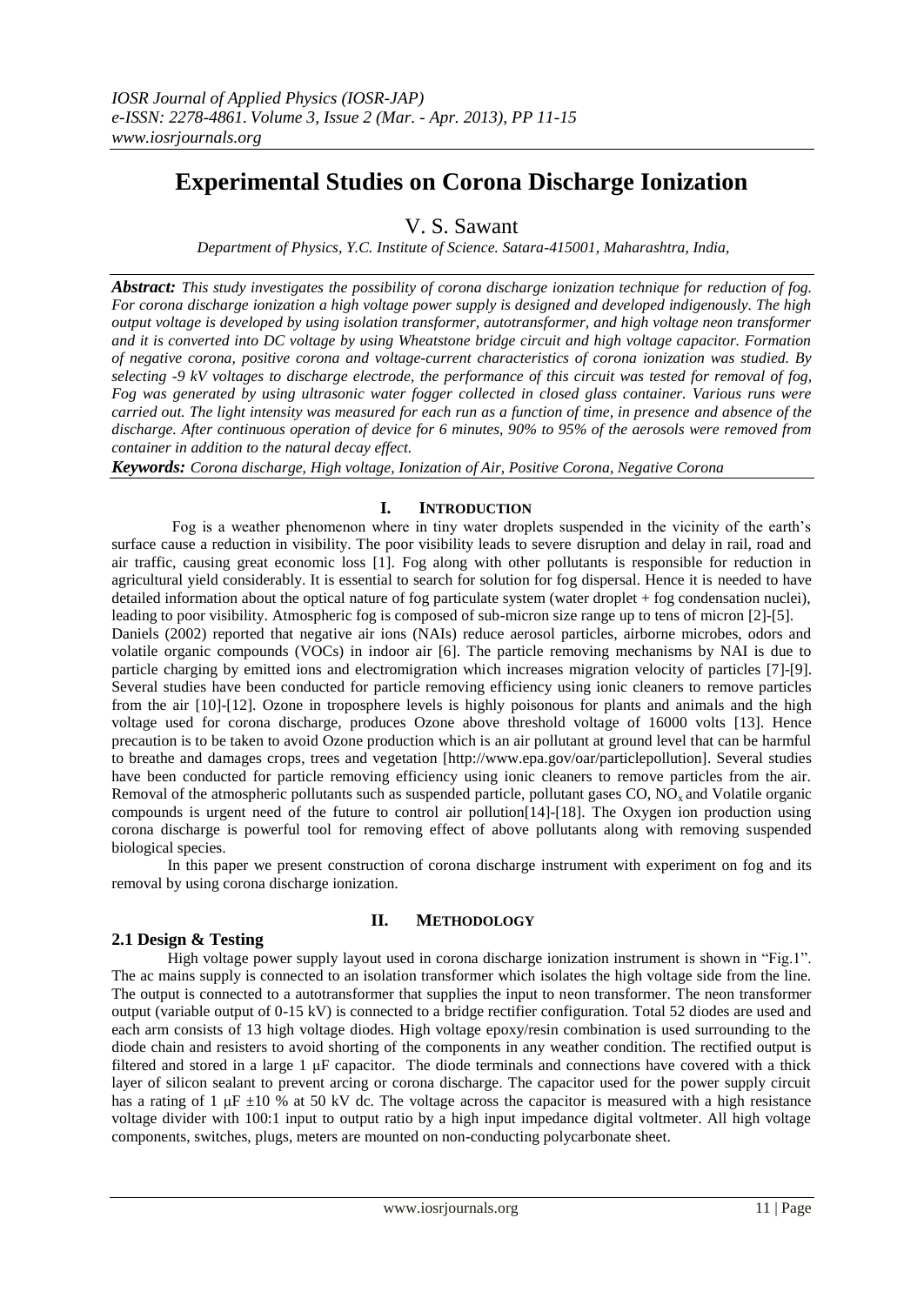Neon transformer of 15 kV, 450VA rating will deliver a maximum dc voltage of about 21 kV and a maximum possible current flow of 30 mA. High voltage power supply is designed to achieve any polarity at the output.



Fig.1. Schematic layout of the power supply a) isolation transformer b) autotransformer c) neon transformer d) bridge rectifier e) high voltage capacitor f) capacitor discharge system g) high voltage measurement system h) current measurement system i) discharge electrode

Qualitative record of corona formation result was tested shown in "Table 1" and voltage-current characteristics of positive and negative corona shown in "fig. 2". For the electrode made negative, there was no corona visible up to 9.5 kV. At 9.5 kV one glowing spot of corona was visible on the sharp edge of the discharge electrode. As the voltage was increased, two corona spots became visible on the sharp edge at 10 kV. At 11 kV, there were four corona spots visible. At a little over 11.5 kV, a loud arc shot across the electrode to the ground. The corona is seen as bluish-white spots on the tip of the sharp edge of the electrode.

| <b>Negative Corona</b> |                                                                         | <b>Positive Corona</b> |                                    |
|------------------------|-------------------------------------------------------------------------|------------------------|------------------------------------|
| Voltage                | Effects                                                                 | Voltage                | <b>Effects</b>                     |
| 9000V                  | Nil                                                                     | 4500V                  | Spots of corona                    |
| 9550V                  | One corona spot                                                         | 6000V                  | Spots of corona                    |
| 10000V                 | Two corona spots,<br>hissing sound.                                     | 7000V                  | Spots of corona                    |
| 10570V                 | Two corona spots,<br>hissing sound.                                     | 8000V                  | Spots of corona                    |
| 11040V                 | Four corona spots,<br>Strong hissing.                                   | 9000V                  | Spots of corona                    |
| 11555V                 | Loud Arc shot once,<br>Power supply cut off                             | 10035V                 | Loud Arc, power supply cut<br>off. |
|                        | 14<br>$\blacksquare$ - Negative Corona<br>— Positive Corona<br>12<br>10 |                        |                                    |

## TABLE 1 CORONA TEST RESULTS



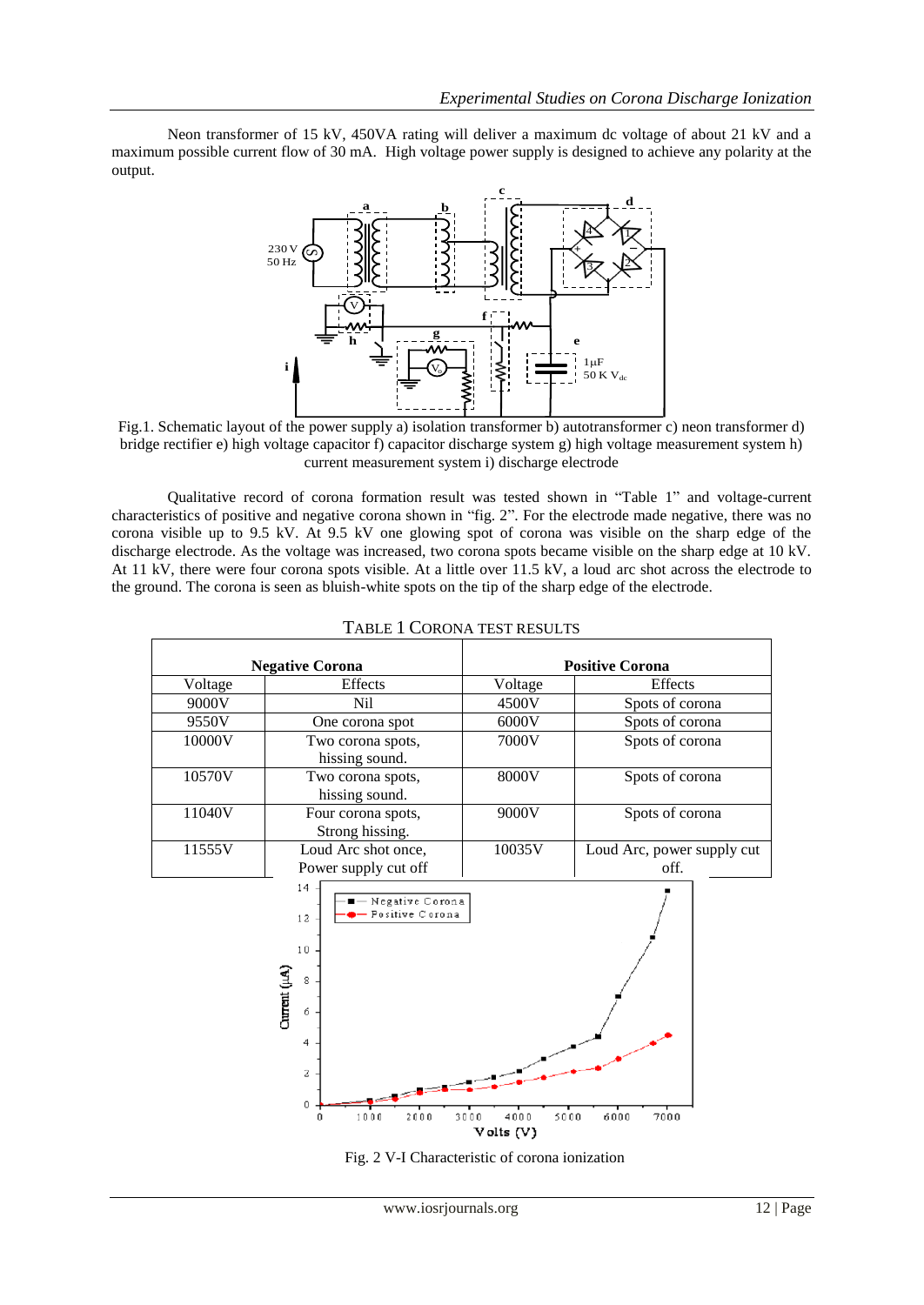For the positive corona tests, the electrode was made positive with respect to the ground, there was strong hissing sound and smell of ozone in the air; however, there were no visible corona up till the arcing at about 10 kV. It was observed that arcing occurred at a lower voltage for positive corona. It is important to keep the HV level high enough to generate sufficient ion current but low enough to prevent the production of ozone (which can be dangerous for people who suffer respiratory difficulties). From these results, it is desired to select -9 kV voltages to discharge electrode to test the performance of this circuit for removal of fog collected in closed glass container.

#### **2.2 Experimental procedure**

Photograph of experimental set up is as shown in "Fig.3". For this an unventilated glass container of size 72 cm<sup>3</sup> is used. A Helium-Neon Laser of 2mW, 633 nm wavelength light source was used. Visibility was measured in terms of light intensity using light meter (lux) model LX – 101A of Lutron. The detector and other electronic equipments were placed at the other end of chamber. Fog was generated by using Ultasonic water fogger with 230 V adaptor, Teflon coated disc of MainLand Mart Corp. EL mount. CA 91732, U. S. A. The discharge electrode placed inside the container. The light emitted by the source enters the experimental container filled with fog. Before and after concentration of fog light intensity was recorded for every 15 second time interval. Number of runs were carried out as a function of time in presence and absence of corona discharge.



Fig. 3 Experimental setup

## **2.3 Data Analysis**

By using Beer – Lambert"s Law data was analyzed

$$
I = I_0 \exp(-\alpha m) \tag{1}
$$

Where, **I<sup>o</sup>** - incident light intensity, **I** - observed light intensity, **m** - number of particles and

**α** - absorbance or scattering cross section of fog / smoke.

The natural decay of particle concentration was determined as a base line to test for each particulate matter. Prior to the test, particles of different substrates were generated in the chamber. Then the particle concentration decay with negative discharge(NAI) was determined. For each particulate matter (Pm), two concentration decay curves were obtained: the natural decay i.e. when the negative discharge was 'off"  $[C_{\text{Natural}}]$ (Pm, t)], and the one with the negative discharge 'on'  $[C_{NAI}(Pm, t)]$ . [12] The particle removal efficiency was determined as follows:

$$
\text{Particle removal efficiency} = \frac{C_{\text{Natural}}(\text{Pm, } t=0) - C_{\text{NA}}(\text{Pm, } t)}{C_{\text{Natural}}(\text{Pm, } t=0)} \times 100\% \tag{2}
$$

#### **III. RESULTS**

Particle concentration & particle removal efficiency verses time with natural decay and with negative discharge (NAI) application for fog is shown in "Fig. 3". The particle concentration decay was of the order, natural decay of fog < fog decay with negative discharge application. Particle concentration shows negligible decrease in natural decay process while in presence of negative discharge the particle concentration shows a sudden decrease in the initial 30 to 120 seconds. The curve shows that the decay is highest in case of fog with negative discharge.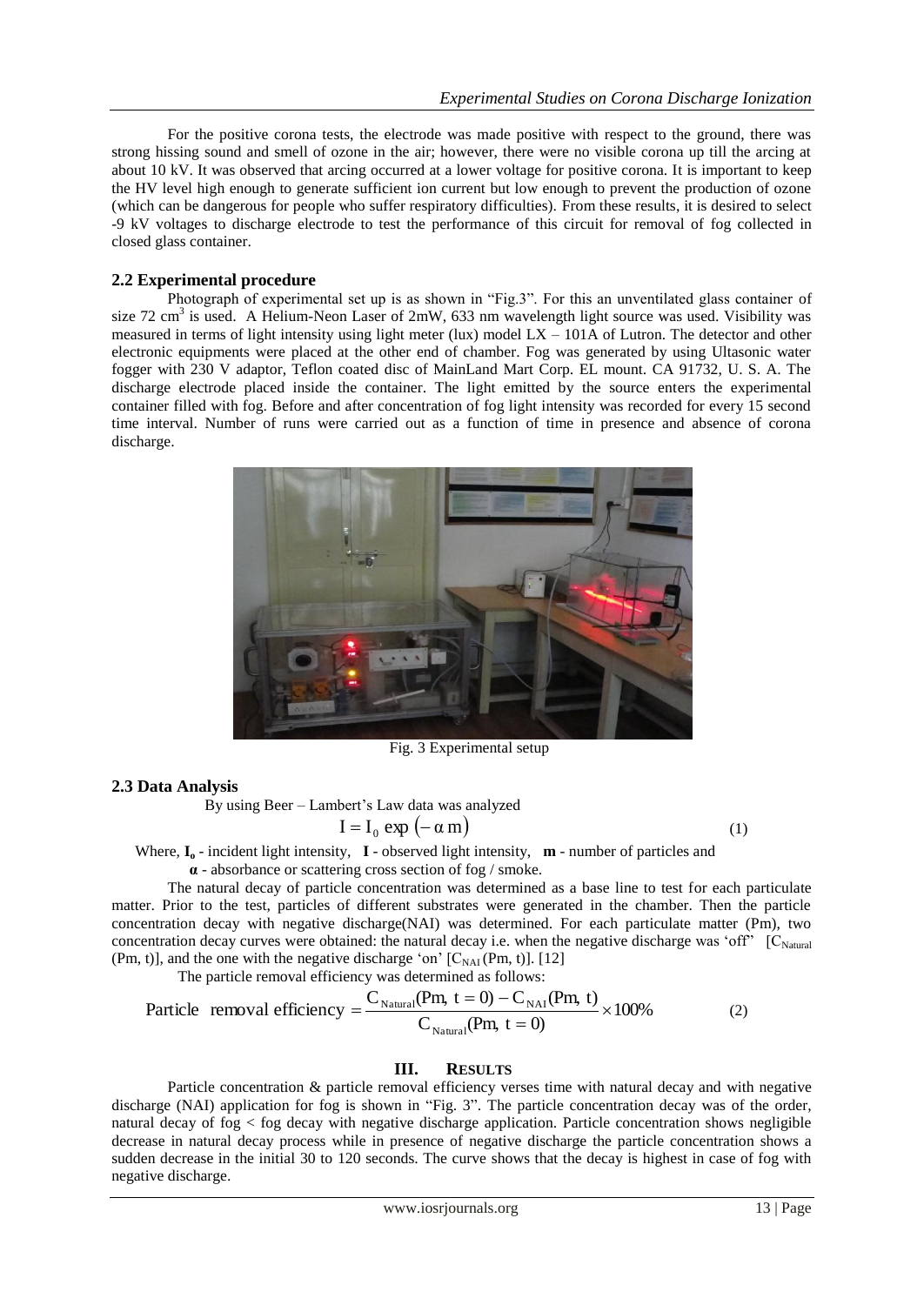

Fig. 3 Particle concentration & PRE verses time with natural decay and negative discharge (NAI) application for fog.

 The particle removing efficiency is obtained by subtracting the natural decay from the observed value. After continuous operation of device for 6 minutes, 90% to 95% of the aerosols were removed from container in addition to the natural decay effect.

#### **IV. CONCLUSION**

A corona discharge unit was designed and developed indigenously. For negative corona tests, corona was visible at a higher voltage as compared to positive corona. In this study, we concluded that the negative electric discharge can remove the aerosol pollutants such as fog in closed chamber. The particle removal depends on the ion emission rate and the time of emission. The rate of change of particle removal efficiency is highest for fog as compared to smoke.

#### **ACKNOWLEDGEMENT**

The authors are thankful to Dr. A. S. Burungale Principal, Y.C. Institute of Science, Satara for his encouragement and support during this work.

#### **REFERENCES**

- [1] Mohan, M. and Payra, S. Influence of Aerosol Spectrum and Air Pollutants on Fog Formation in Urban Environment of Megacity Delhi, India. *Environ. Monit. Assess.* 151, 2009, 265–277.
- [2] Pinnick, R.G., Hoihjelle, D.L., Fernandez, G., Stenmark, E.B., Lindberg, J.D. and Hoidale, G.B. Vertical Structure in Atmospheric Fog and Haze and its Effects on Visibility. *J. Atmos. Sci.* 35, 1978, 2020– 2032.
- [3] Hudson, J.G. Relationship between Fog Condensation Nuclei and Fog Microstructure. *J. Atmos. Sci.* 37, 1980, 1854– 1867.
- [4] Gerber, H.E. Microstructure of a Radiation Fog. *J. Atmos. Sci.* 38, 1981, 454–458.
- Frank, G., Martinsson, B.G., Cederfelt, S., Berg, O.H., Swietlicki, E. and Wendisch, M. Droplet
- Formation and Growth in Polluted Fogs. *Contrib. Atmos. Phys.* 71, 1998, 65– 85.
- [6] Daniels, S.L. On the Ionization of Air for Removal of Noxious Effluvia. IEEE Trans. Plasma Sci. 30, 2002, 1471–1481.
- [7] Lee, B.U., Yermakov, M. and Grinshpun, S.A. Removal of Fine and Iltrafine Particles from Indoor Air Environments by the Unipolar Ion Emission. Atmos. Environ. 38, 2004, 4815–4823.
- [8] Wu, C.C., Lee, G.W.M., Cheng, P., Yang, S. and Yu, K.P. Effect of Wall Surface Materials on Deposition of Particles with the Aid of Negative Air Ions. J. Aerosol Sci., 37, 2005, 616–630.
- [9] Mayya.Y.S., Sapra, B.K., Khan, A. and Sunny, F. Aerosol removal by unipolar ionization in indoor environments. J. Aerosol Sci., 35, 2004, 923-941.
- [10] Grabarczyk, Z. Effectiveness of indoor air cleaning with corona ionizers. Journal of Electrostatics, 51–52, 2001, 278–283.
- [11] Grinshpun.S.A.,Mainelis.G.,Reponen.T.,Willeke.K.,Trunov.m.A.and Adhikaty.A. Effect of wearable ionizers on the concentration of respirable airborne particles and Microorganisms. Proceedings of the European Aerosol Conference, Leipzig, germany, j. aerosol Sci., 32 2001, (Suppl. 1), S335-S336.
- [12] Grinshpun, S.A., Mainelis, G., Trunov, M., Adhikari, A.,Reponen, T. and Willeke, K. Evaluation of Ionic Air Purifiers for reducing an Aerosol Exposure in Confined Indoor Spaces. Indoor Air , 15, 2005, 235–245.
- [13] Wu, C.C. and Lee, G.W.M. Oxidation of Volatile Organic Compounds by Negative Air Ions. *Atmos. Environ.* 38, 2004, 6287– 6295.
- [14] Sawant, V.S., Jadhav, D.B., "Laboratory Experiments on Aerosol Removal by Negative Air Ions" in Inter. Conf. on Envir. Science and Technology IPCBEE vol. 30, 2012, pp. 63-67,
- [15] Sawant, V.S., Meena, G.S. Jadhav, D.B., "Effect of Negative Air Ions on Fog and Smoke" Inter. J. Aerosol and Air Quality Research, 12, 2012, 1007-1015, 2012.
- [16] Bohgard, M., & Eklund, P. Effect of an ionizer on sub-micron particles in indoor air. Journal of Aerosol Science, 29, 1998 , S1313– S1314.
- [17] Harrison, R.G. Ionisers and electrical aerosol removal, Proceedings of 10<sup>th</sup> Annual Conference, The Aerosol Society, Swansea, UK, 38-40. J. Aerosol Sci., 27, 1996, S191-S192.
- [18] Hopke, P. K., Montassier, N., & Wasiolek, P. Evaluation of the e2ectiveness of several air cleaners for reducing the hazard from indoor radon progeny. Aerosol Science and Technology, 19, 1993, 268–278.